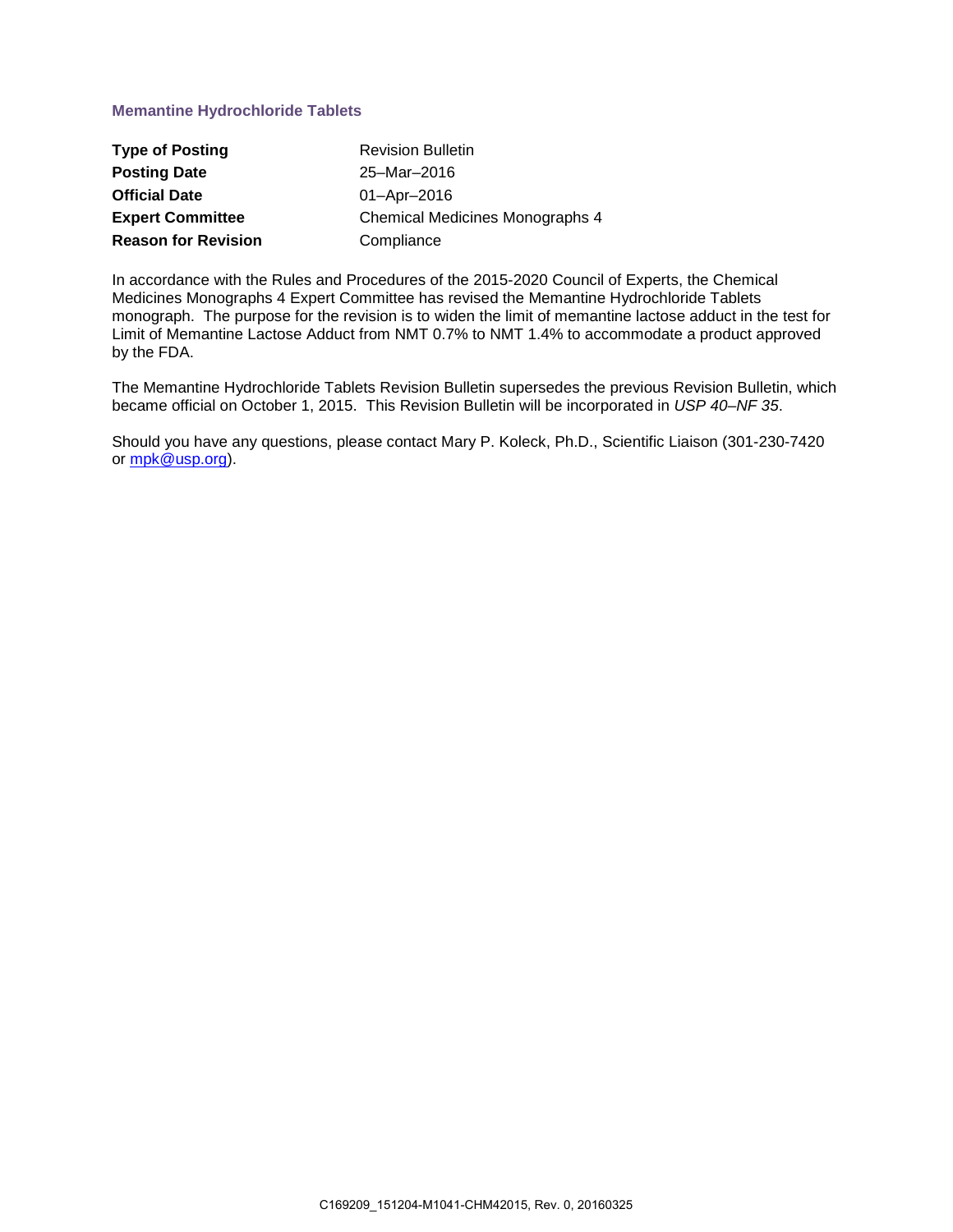# **Memantine Hydrochloride Tablets**

### **IDENTIFICATION**

- **A. INFRARED ABSORPTION** 〈**197K**〉 **Table 1**
	- Analytical range: 4000–400 cm<sup>-1</sup><br>Standard: 6.7 mg/mL of USP Memantine Hydrochloride RS in dichloromethane. Shake for 10 min, and<br>pass through a suitable filter. Evaporate the solvent at<br>room temperature. Collect the residue powder, and<br>dry at 60 $^{\circ}$  for 15 min. Prepare an approximate 1% (w/<br>w) dis chloromethane. from NLT 20 crushed Tablets. Shake for 10 min, and centrifuge for 10 min. Pass the supernatant through a suitable filter. Evaporate the solvent **Carrier gas:** Helium natant through a suitable filter. Evaporate the solvent **Carrier gas:** Helium at room temperature. Collect the residue powder, and **Flow rate:** at room temperature. Collect the residue powder, and **IFIOW rate:** 34.8 psi<br>dry at 60° for 15 min. Prepare an approximate 1% (w/ **Injection volume:** 4 μL<br>w) dispersion of the sample in potassium bromide. **Injection type:** w) dispersion of the sample in potassium bromide. **Injection type:**<br>**Acceptance criteria:** Fingerprint region of the *Standard* System suitability **Acceptance criteria: System suitability** Fingerprint region of the *Standard* **Sample:** *Standard solution* and *Sample* spectrum exhibit maxima at the same
- **B.** The retention time of the memantine peak of the and memantine are 0.97 and memantine are 0.97 and neural squirements Sample solution corresponds to that of the memantine<br>peak of the Standard solution, as obtained in the Assay.<br>memantine<br>memantine

### •

- **Solution A:** 200 mg/mL of sodium hydroxide in water **Relative standard deviation:** NMT 2.0% for the ra-<br>**Internal standard solution:** 25 µg/mL of USP **the ratio of the peak areas of amantadine and memantine Internal standard solution:** 25 µg/mL of USP the solutio of the peak areas of amantadine and memantine Amantadine Hydrochloride RS in water **Analysis**
- **Standard stock solution:**<sup>25</sup> <sup>µ</sup>g/mL of USP Memantine **Samples:** *Standard solution, Sample solution*, and *Blank* Hydrochloride RS prepared as follows. Weigh a suitable Calculate the percentage of the labeled amount of quantity of the Standard into a volumetric flask. Add memantine hydrochloride  $(C_{12}H_{21}N \cdot HC)$  in the porquantity of the Standard into a volumetric flask. Add memantine hydrochloride methanol to fill 40% of the final flask volume. and son-<br>methanol to fill 40% of the final flask volume. and sonmethanol to fill 40% of the final flask volume, and sonicate. Dilute with water to volume.
- **Standard solution:** Pipet 4.0 mL each of the *Internal* standard solution and the *Standard stock solution* into a *standard solution* and a *Standard stock solution A*, and mix on a vortex  $R_U =$  peak area ratio of memantine to amantadine test tube. Add 2 mL of *Solution A*, and mix on a *secure of the Sample solution* mixer for 1 min. Add 4.0 mL of toluene, and mix on a<br>vortex mixer for 3 min. Allow the two layers to sepa-<br> $R_s$  = peak area ratio of memantine to amantadine
- vortex mixer for 3 min. Allow the two layers to sepa-<br>rate. Inject the toluene layer.<br>**Sample stock solution:** Nominally 20 µg/mL of mem-<br>antine hydrochloride prepared as follows. Transfer a<br>suitable number of Tablets to Add methanol to fill 40% of the final flask volume, and<br>sonicate for 30 min with intermittent shaking. Add **Acceptance criteria:** 90.0%–110.0%<br>water to fill 40% of the final flask volume, and sonicate **DEDCODMANCE TESTS** water to fill 40% of the final flask volume, and sonicate **PERFORMANCE TESTS** for 30 min with intermittent shaking. Dilute with water to volume, and centrifuge a portion for 10 min. Pipet a *Change to read:* suitable volume of the clear centrifugate into a volumetric flask, and dilute with water to volume.<br>Sample solution:  $P_{\text{inst}}(5.0 \text{ m})$  of the Sample stack section
- **Sample solution:** Pipet 5.0 mL of the *Sample stock so*<br>
lution, 4.0 mL of the *Internal standard solution*, and<br>
2 mL of *Solution A* into a test tube, and mix on a vor-<br>
tex mixer for 1 min. Add 4.0 mL of toluene, and
- separate. Inject the toluene layer.<br> **Blank:** To 5.0 mL of 80  $\mu$ L/mL of methanol in water<br>
add 2 mL of Solution A, and mix on a vortex mixer for<br>
1 min. Add 4.0 mL of toluene, and mix on a vortex<br>
mixer for 5 min. Allow

**Chromatographic system**<br>(See Chromatography  $(621)$ , System Suitability.) **Mode:** GC **DEFINITION**<br> **DEFINITION**<br>
Memantine Hydrochloride Tablets contain an amount of<br>
memantine hydrochloride equivalent to NLT 90.0% and<br>
NMT 110.0% of the labeled amount of memantine hy-<br>
drochloride (C<sub>12</sub>H<sub>21</sub>N · HCl).<br>
dr

| <b>Initial</b><br>Tempera-<br>ture<br>'٥١ | Tempera-<br>ture<br>Ramp<br>( $^{\circ}/$ min) | Final<br>Tempera-<br>ture<br>۰ο۱ | <b>Hold Time</b><br>at Final<br>Tempera-<br>ture<br>(min) |
|-------------------------------------------|------------------------------------------------|----------------------------------|-----------------------------------------------------------|
| 50                                        |                                                | 50                               |                                                           |
| 50                                        | 20                                             | 140                              |                                                           |
| 140                                       | 30                                             | 200                              |                                                           |

wave numbers. The relative retention times for amantadine<br>Wave numbers. [NOTE—The relative retention times for amantadine<br>The retention time of the memantine peak of the and memantine are 0.97 and 1.0, respectively.]

**ASSAY Tailing factor:** NMT 2.5 for amantadine; NMT 2.0 **PROCEDURE** *PROCEDURE CONSUMPRISE <b>PROCEDURE CONSUMPRISE <b>FOR A FOR A FOR A FOR A FOR A FOR A FOR A FOR A FOR A FOR A FOR A FOR A FOR A FOR A FOR A FOR A FOR A FOR A FOR A FO* 

$$
Result = (R_U/R_S) \times (C_S/C_U) \times 100
$$

- 
- 
- 
-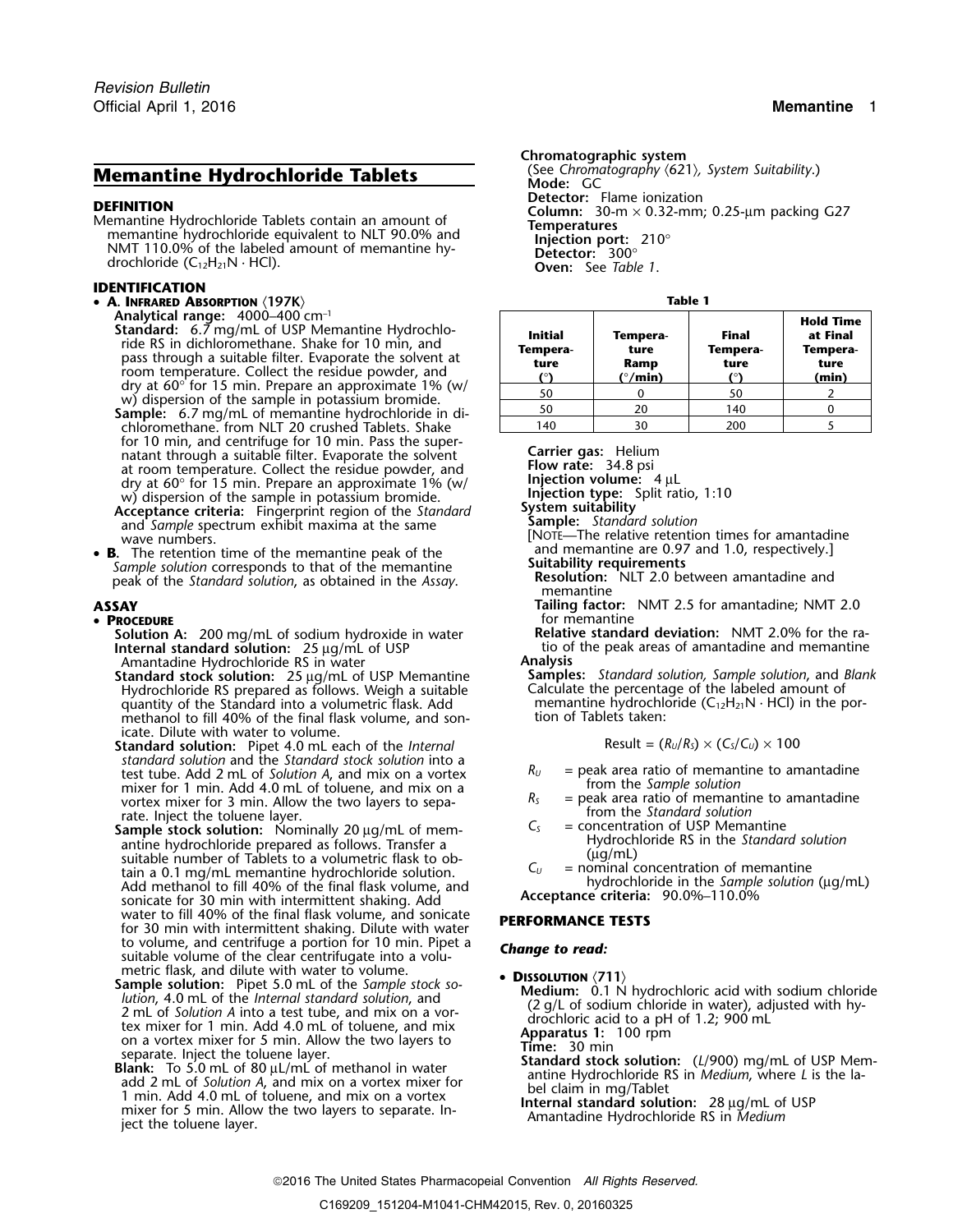- For Tablets labeled to contain 5 mg: Transfer 5 mL of the *Standard stock solution* to a test tube, add 1 mL dium hydroxide, and mix for 1 min. Add 3 mL of tol-<br>umerican and mix for 1 min. Add 3 mL of tol-<br>uene, and mix for 2 min. Use the toluene layer. uene, and mix for 2 min. Use the toluene layer.
- **For Tablets labeled to contain 10 mg:** Transfer 5 mL of the *Standard stock solution* to a test tube, add 2 mL **IMPURITIES** of the *Internal standard solution* and 2 mL of 5 N sodium hydroxide, and mix for 1 min. Add 3 mL of tol- *Change to read:* uene, and mix for 2 min. Use the toluene layer.
- **Sample solution:** Pass a portion of the solution under<br>test through a suitable filter.
- 
- 

| Table |  |
|-------|--|

| <b>Initial</b><br>Tempera-<br>ture<br>70 | Tempera-<br>ture<br>Ramp<br>$(^{\circ}/\text{min})$ | Final<br>Tempera-<br>ture | <b>Hold Time</b><br>at Final<br>Tempera-<br>ture<br>(min) | Column: $40^\circ$<br><b>Detector:</b> $35^\circ$<br>Flow rate: $1.3$ mL/min<br>Injection volume: $50 \mu L$<br><b>Run time:</b> 1.3 times the retention time of the mem- |
|------------------------------------------|-----------------------------------------------------|---------------------------|-----------------------------------------------------------|---------------------------------------------------------------------------------------------------------------------------------------------------------------------------|
| 50                                       |                                                     | 50                        |                                                           | antine peak<br>System suitability                                                                                                                                         |
| 50                                       | 20                                                  | 140                       |                                                           | <b>Sample:</b> Standard solution                                                                                                                                          |
| 140                                      | 30                                                  | 200                       |                                                           | Suitability requirements                                                                                                                                                  |

**Tailing factor:** NMT 2.0 each for amantadine and

**r** = peak response of the memantine–lactose<br> **Relative standard deviation:** •NMT 2.0% for the and *ratio* adduct from the *Sample solution*<br>
r<sub>S</sub> = peak response of memantine from the<br> **Analysis**<br> **Standard solution** ratio of memantine to amantadine peaks  $\bullet$  (RB 1-Oct-2015)  $\bullet$  *r<sub>S</sub>* = peak response of memantine from **alysis** *Standard solution*<br>**alysis** *Standard solution* and *Sample solution*  $C_S$  = concentration of USP Memanti

**Samples:** *Standard solution* and *Sample solution*  $C_5$ Calculate the percentage of the labeled amount of **Hydrochloride RS** in the *Standard solution* memantine hydrochloride (C<sub>12</sub>H<sub>21</sub>N · HCl) dissolved: ( $C_{U}$  = nominal controllering members)

$$
Result = (R_U/R_S) \times (C_S/L) \times V \times 100
$$

- 
- 
- $(\mu g/mL)$
- **Standard solution** *L* = label claim (mg/Tablet)
	-
	- of the *Standard stock solution* to a test tube, add 1 mL **Tolerances:** NLT 80% (*Q*) of the labeled amount of
	- of the *Internal standard standard solution* and  $(C_{12}H_{21}N \cdot HC)$  is dissolved.<br>
	 **UNIFORMITY OF DOSAGE UNITS**  $(905)$ : Meet the

State through a suitable filer.<br>
Exterimental State and The Interior Mean and School and The Interior Theorem is the filerator of the filtrate to a test the and solution and 2 m of SN solution A: 40 mg/mL of solution A: 40 **Detector:** Refractive index<br>**Column:** 4.6-mm × 15-cm; 5-µm packing L1 **Temperatures**<br>**Column:** 40° **Suitability requirements<br>Tailing factor: NMT 3.5** Carrier gas: Helium<br>
Injection volume: 4 μL<br>
System suitability<br>
System suitability<br>
System suitability<br>
Sample: Standard solution<br>
Sample: Standard solution<br>
Samples: Standard solution and Sample solution<br>
Calculate the memantine  $\qquad \qquad \text{Result} = (r_U/r_S) \times (C_S/C_U) \times (1/P) \times 100$ 

- 
- 
- $=$  nominal concentration of memantine Result = (*RU*/*RS*) × (*CS*/*L*) <sup>×</sup> *<sup>V</sup>* <sup>×</sup><sup>100</sup> hydrochloride in the *Sample solution*
- 

 $R_0$  = peak area ratio of memantine to amantadine<br>
from the *Sample solution*<br>  $R_5$  = peak area ratio of memantine to amantadine<br>
from the *Standard solution*<br>  $C_5$  = concentration of USP Memantine<br>
Hydrochloride RS in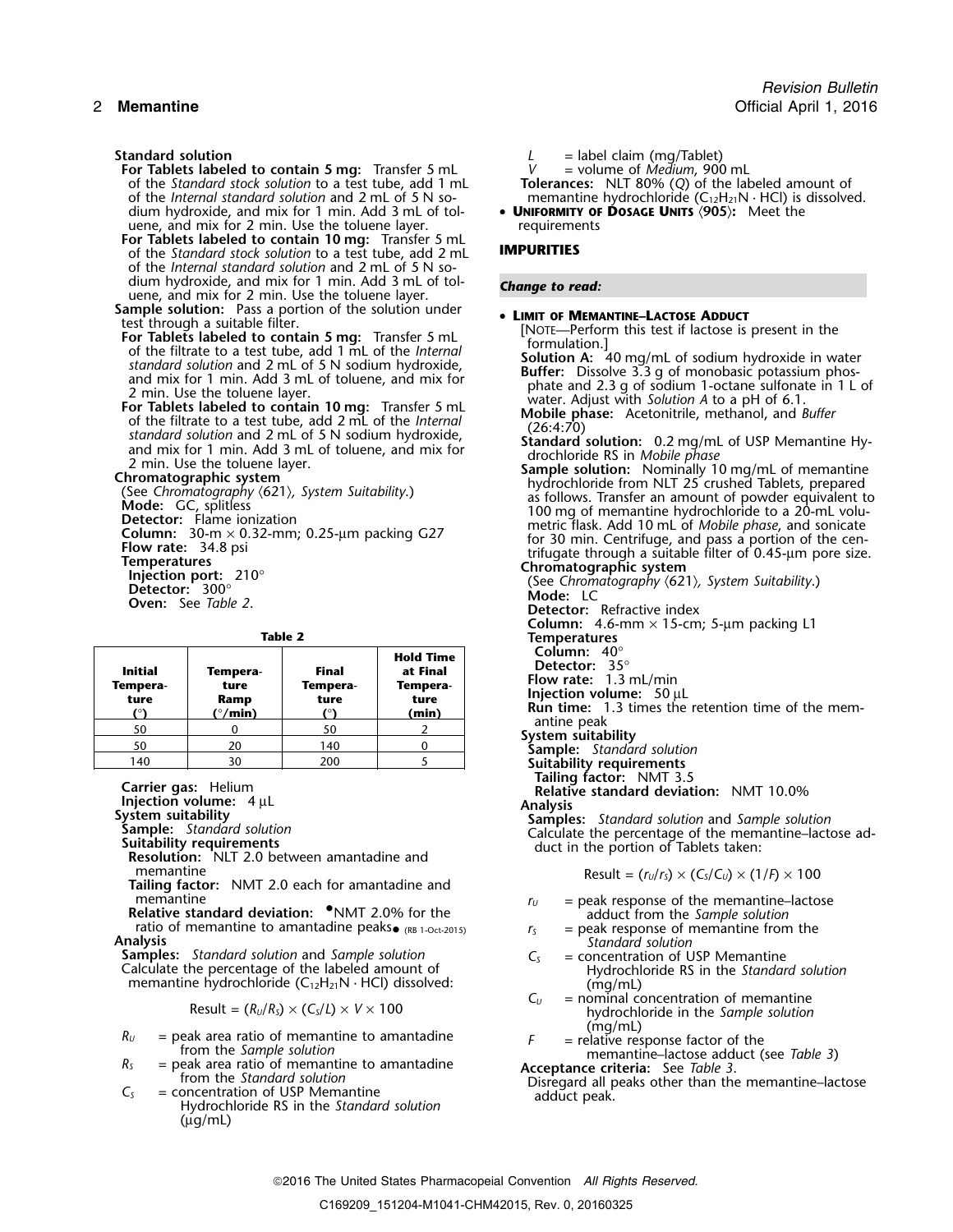| Table 3        |                                      |                                                     |                                      |  | Table 4                    |                         |                          |                                      |
|----------------|--------------------------------------|-----------------------------------------------------|--------------------------------------|--|----------------------------|-------------------------|--------------------------|--------------------------------------|
| <b>Name</b>    | <b>Relative</b><br>Retention<br>Time | <b>Relative</b><br><b>Response</b><br><b>Factor</b> | Acceptance<br>Criteria.<br>NMT $(%)$ |  | <b>Initial</b><br>Tempera- | Tempera-<br>ture        | <b>Final</b><br>Tempera- | <b>Hold Tir</b><br>at Fina<br>Temper |
| Memantine-     |                                      |                                                     | $1.4 \bullet$ (RB 1-Apr-             |  | ture                       | Ramp                    | ture                     | ture                                 |
| lactose adduct | 0.41                                 | 0.53                                                | 2016)                                |  |                            | $(^{\circ}/\text{min})$ | $\sim$                   | (min)                                |
| Memantine      | 0. ا                                 | 1.0                                                 |                                      |  | 50                         |                         | 50                       |                                      |

# **Change to read:**

### • ORGANIC IMPURITIES

- **ORGANIC IMPURITIES**<br> **Solution A:** 1 N sodium hydroxide<br> **System suitability stock solution A:** 0.5 mg/mL\_each **Injection volume:** 3 µL<br> **Injection type:** Split ratio, 1:20 of USP Memantine Related Compound A RS, USP<br>Memantine Related Compound B RS, USP Memantine<br>Related Compound C RS, USP Memantine Related<br>Related Compound C RS, USP Memantine Related<br>solution Related Compound C RS, USP Memantine Related Compound D RS, and USP Memantine Related Com-<br>
pound E RS in *n*-hexane **EXEC MENT Are assumed Suitability requirements** Suitably requirements
- pound E RS in *n*-hexane<br>**System suitability stock solution B:** Transfer 75 mg of **Resolution:** NLT 2.0 between memantine and mem-<br>USP Memantine Hydrochloride RS into a suitable con- antine related compound B; NLT 2.0 betw
- ane layer from *System suitability stock solution B* into a **Relative standard deviation:** NMT 10.0%, *Standard* 10-mL volumetric flask. Add 0.5 mL of *System suitability solution*
- stock solution A, and dilute with *n*-hexane to volume.<br> **Analysis**<br> **Standard solution:** 1.3 mg/mL of USP Meman-<br>
tine Hydrochloride RS in *n*-hexane prepared as follows.<br>
Weigh a suitable quantity of the Standard into a of the final flask volume, and shake for 10 min. Transfer the contents of the flask into a separator. Allow the layers to separate, and filter a portion of the top *n*-<br>hexane layer through anhydrous sodium sulfate. Use *ru* Compound E RS or any individual hexane layer through anhydrous sodium sulfate. Use the clear solution.
- **Standard solution:** Pipet 2.0 mL of the clear solution *solution solution solution* **solution solution solution solution solution solution solution s s s e peak** response of memantine hydrochlori from the *Standard stock solution* into a 100-mL volu-<br>metric flask, and dilute with *n*-hexane to volume. *r*<sub>S</sub> and hydrochloride hydrochloride hydrochloride hydrochloride hydrochloride hydrochloride hydrochloride hydroc metric flask, and dilute with *n*-hexane to volume.<br>**From the** *Standard solution*: Nominally 5 mg/mL of memantine  $C_5$  = concentration of USP Memantine
- **Sample solution:** Nominally 5 mg/mL of memantine  $C_s$  = concentration of USP Memantine<br>hydrochloride in *n*-hexane from NLT 20 crushed Tab-<br>Hydrochloride RS in the Standard solution hydrochloride in *n*-hexane from NLT 20 crushed Tab- **Hydrochloride Resolution**<br>lets, prepared as follows. Transfer a weighed amount of *(mg/mL)* lets, prepared as follows. Transfer a weighed amount of  $\log_{10}$  (mg/mL)<br>powder equivalent to 100 mg of memantine hydro-<br> $C_U$  = nominal concentration of memantine powder equivalent to 100 mg of memantine hydro-<br>
chloride to a suitable volumetric flask. Add Solution A bydrochloride in the Sample solution chloride to a suitable volumetric flask. Add *Solution A* hydrochloride in the final flask volume. Shake to disperse (mg/mL) to fill 15% of the final flask volume. Shake to disperse (mg/mL)<br>the material, and then shake for 5 min. Sonicate for 5 **Acceptance criteria**: See Table 5. the material, and then shake for 5 min. Sonicate for 5. min with intermittent shaking. Add *n*-hexane to fill Zo of the final flask volume, and shake for 10 min.<br>
Transfer the contents into a separator. Allow the layers<br>
to separator a portion of the top hexane layer<br>
through anhydrous sodium sulfate. Use the clear<br>
solution.

## **Chromatographic system**

(See Chromatography  $(621)$ , *System Suitability*.) **Mode:** GC **Detector:** Flame ionization Column: 50-m × 0.32-mm; 0.52-µm packing G27<br>Temperatures **Temperatures**<br> **Injection port:** 220°<br> **Detector:** 300°<br> **Oven:** See *Table 4*. — compound C<sup>a</sup> 1.1 — compound C<sup>a</sup> 1.1 — compound C<sup>a</sup> 1.1 — compound C<sup>a</sup> 1.1 — compound C<sup>a</sup>

| z | 1<br>ı<br>π |  |
|---|-------------|--|
|   |             |  |

| Name               | <b>Relative</b><br>Retention<br>Time | <b>Relative</b><br><b>Response</b><br><b>Factor</b> | Acceptance<br>Criteria,<br>NMT $(%)$ | <b>Initial</b><br>Tempera- | Tempera-<br>ture           | <b>Final</b><br>Tempera- | <b>Hold Time</b><br>at Final<br>Tempera- |
|--------------------|--------------------------------------|-----------------------------------------------------|--------------------------------------|----------------------------|----------------------------|--------------------------|------------------------------------------|
| itine–<br>e adduct | 0.41                                 | 0.53                                                | $1.4 \bullet$ (RB 1-Apr-<br>2016)    | ture                       | Ramp<br>( $^{\circ}/$ min) | ture                     | ture<br>(min)                            |
| ıtine              | 0. ا                                 | 1.0                                                 |                                      | 50                         |                            | 50                       |                                          |
|                    |                                      |                                                     |                                      | 50                         |                            | 145                      |                                          |
|                    |                                      |                                                     |                                      | 145                        | 10                         | 250                      |                                          |

**Carrier gas:** Helium

USP Memantine Hydrochloride RS into a suitable con-<br>tainer, add 9 mL of 1.0 N sodium hydroxide and 6 mL<br>of *n*-hexane, and mix for 10 min.<br>System suitability solution: Pipet 4.0 mL of the *n*-hex-<br>ane layer from *System s* 

- degradation product from the *Sample*<br>solution
- 
- 
- 

| <b>Name</b>                                  | <b>Relative</b><br><b>Retention</b><br>Time | Acceptance<br>Criteria.<br>NMT $(% )$ |
|----------------------------------------------|---------------------------------------------|---------------------------------------|
| Memantine related<br>compound A <sup>a</sup> | 0.77                                        |                                       |
| Memantine                                    | 1.0                                         |                                       |
| Memantine related<br>compound B <sup>a</sup> | 1.03                                        |                                       |
| Memantine related<br>compound $C^a$          | 1.1                                         |                                       |
| Memantine related<br>compound D <sup>a</sup> | 1.2                                         |                                       |
| Memantine related<br>compound E              | 1.4                                         | $(RB 1-Ort-2015)$                     |

a Process impurities controlled in the drug substance and are included for identification only. Not reported for the drug product and not included in the total impurities.

b .Excludes memantine–lactose adduct monitored in the test for *Limit of Memantine–Lactose Adduct*.

2016 The United States Pharmacopeial Convention *All Rights Reserved.* C169209\_151204-M1041-CHM42015, Rev. 0, 20160325